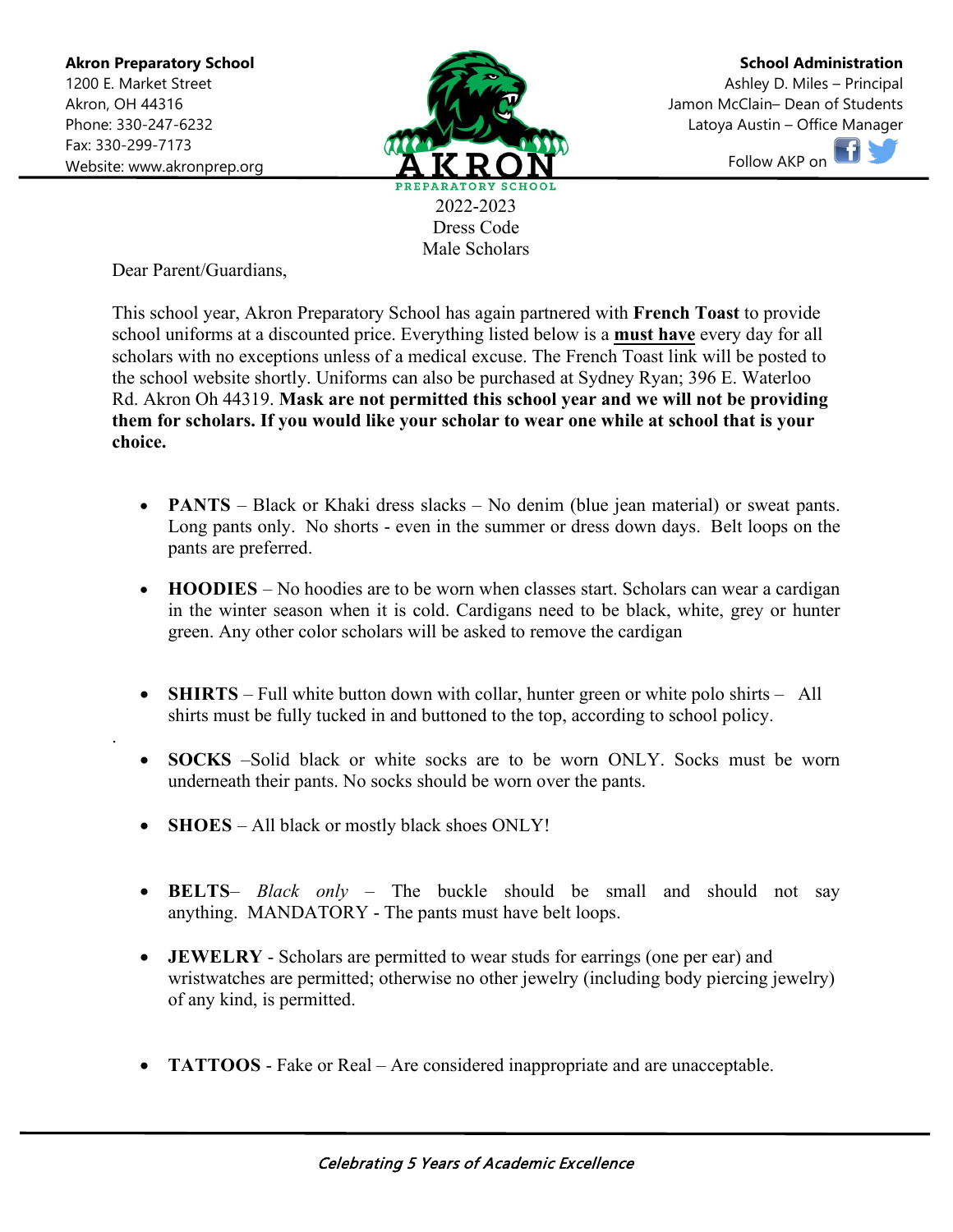

- **DURAGS/HATS** No durags or hats are not permitted. Scholars are to take them off before entering the building.
- **KEYCHAINS** The keychain should be under the shirt, in the pocket completely. The keys or chain should never be visible at school.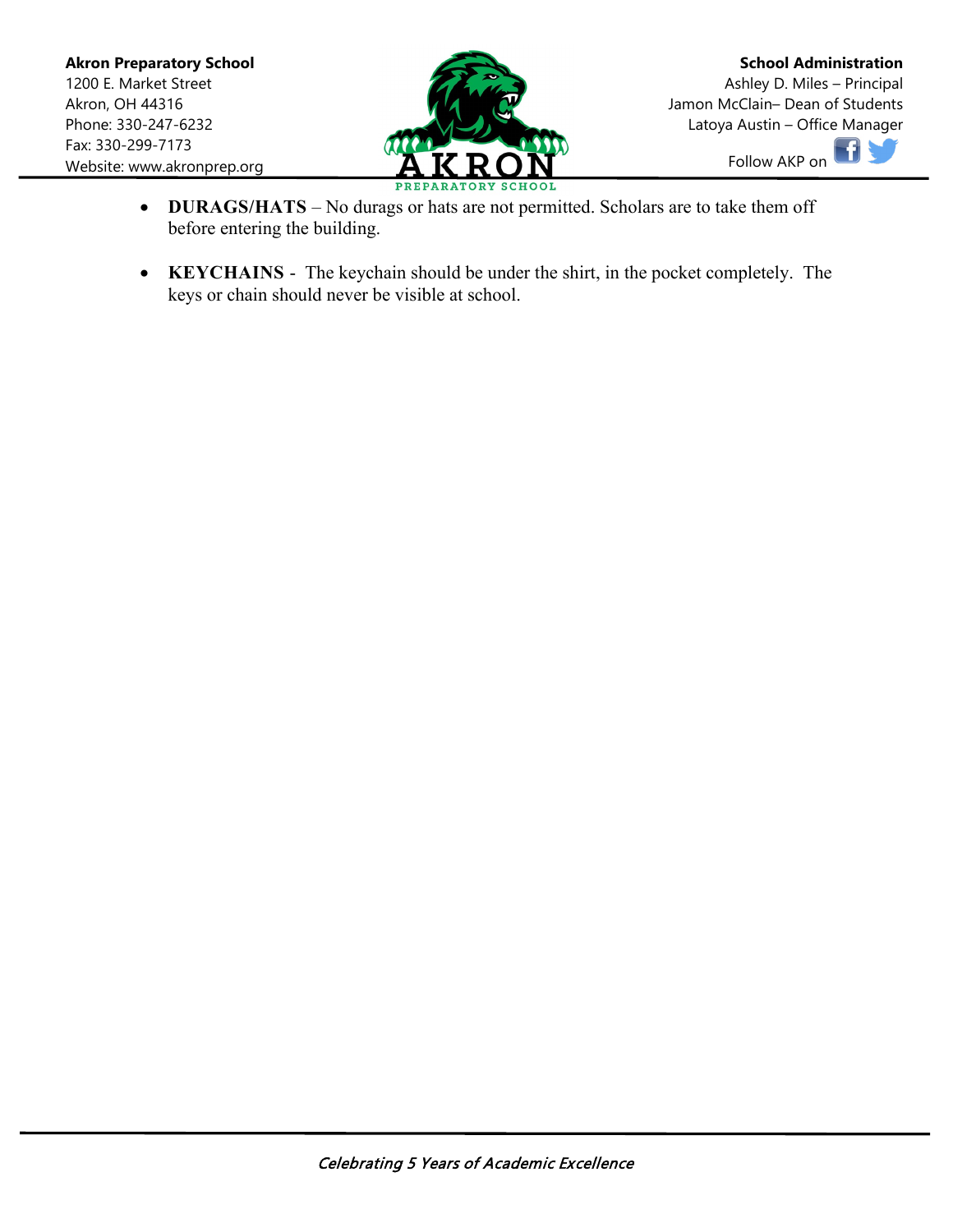

**School Administration** Ashley D. Miles – Principal Jamon McClain– Dean of Students Latoya Austin – Office Manager Follow AKP on



Dear Parent/Guardians,

This school year, Akron Preparatory School has again partnered with **French Toast** to provide school uniforms at a discounted price. Everything listed below is a **must have** every day for all scholars with no exceptions unless of a medical excuse. The French Toast link will be posted to the school website shortly. Uniforms can also be purchased at Sydney Ryan; 396 E. Waterloo Rd. Akron Oh 44319. **Mask are not permitted this school year and we will not be providing them for scholars. If you would like your scholar to wear one while at school that is your choice.**

- **PANTS** Black or Khaki dress slacks No denim (blue jean material) or sweat pants. Long pants only. No shorts - even in the summer or dress down days. Belt loops on the pants are preferred.
- **SKIRT** The dress skirt must fall two inches below the knee. Girls must wear shorts under skirts on days designated for physical activity. .\*School administration should be consulted for specific school attire reflective of the school, the school mascot and school colors that may be acceptable pieces of the uniform for scholars.
- **JUMPERS** Girls in designated grades may wear a black uniform jumper with a simulated vest top attached to the skirt. Skirt length must be at the knees. A sweater vest does not need to be worn if a jumper is worn. .\*School administration should be consulted for specific school attire reflective of the school, the school mascot and school colors that may be acceptable pieces of the uniform for scholars.
- **PURSES** Small purses may be carried to hold personal items but may not exceed the dimensions six inches by eight inches. Purses which exceed this size may be required to remain in the coatroom or bins for the day.
- **SHIRTS** Full white button down with collar, hunter green or white polo shirts. The shirt must be tucked in according to school policy.
- **SOCKS** –Solid black or white socks are to be worn ONLY. Socks must be worn underneath their pants. No socks should be worn over the pants.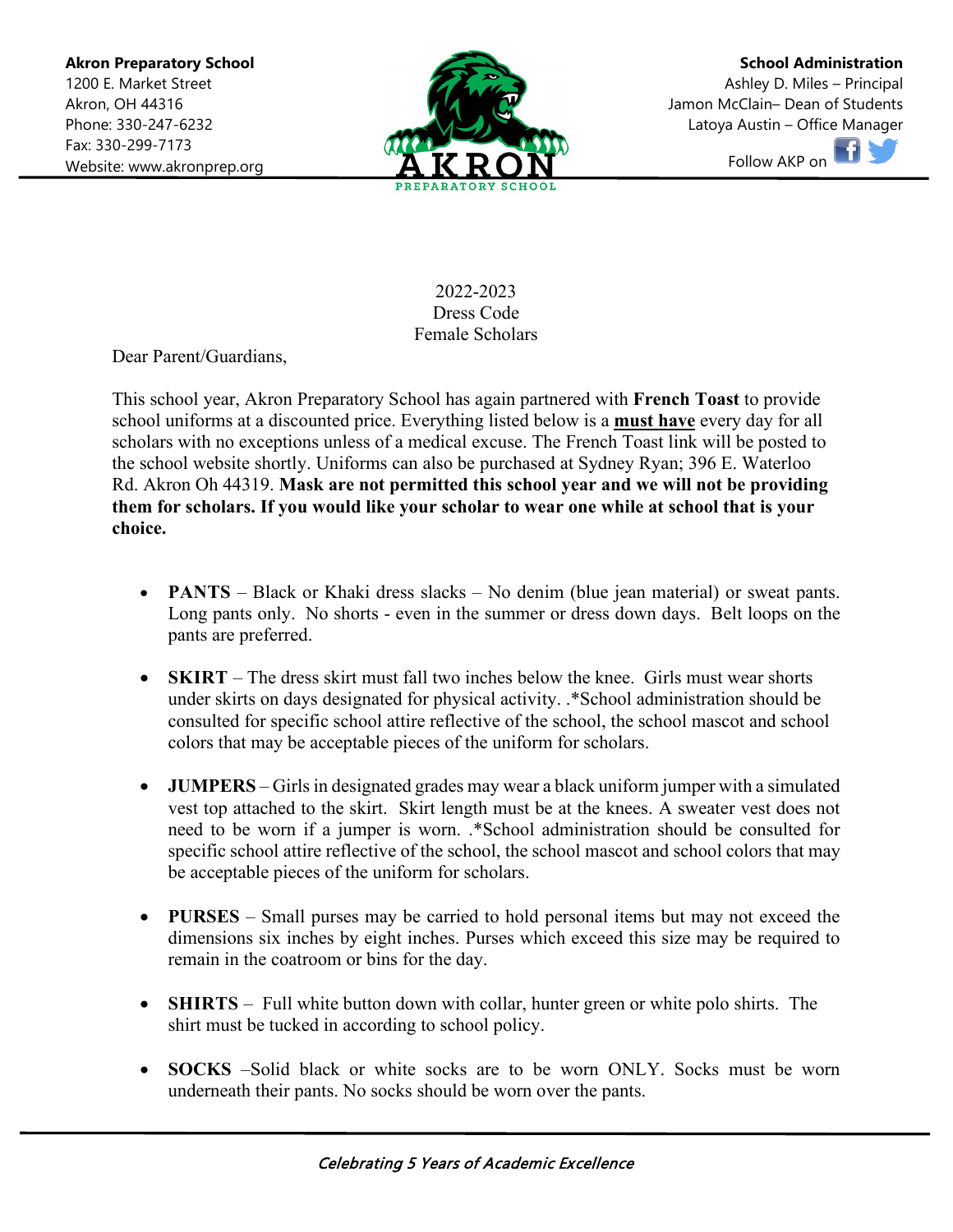

**School Administration** Ashley D. Miles – Principal Jamon McClain– Dean of Students Latoya Austin – Office Manager Follow AKP on

- **SHOES** All black or mostly black shoes ONLY!
- **BELTS** *Black only* The buckle should be small and should not say anything.

**JEWELRY** - Scholars are permitted to wear studs for earrings (one per ear) and wristwatches are permitted; otherwise no other jewelry (including body piercing jewelry) of any kind, is permitted.

• **TATTOOS** - Fake or Real – Are considered inappropriate and are unacceptable.

**HAIR** - The style is a parenting decision but the inclusion of items into the hair must meet the following restrictions; the items may not be removed for any length of time during the day. The item must be very secure and if the beads or other small items begin to fall the student will be asked to remove the rest, place them in a bag and take them home. If the hair includes any items or symbols that can be interpreted as advocating anything the item must be removed. Students may not groom themselves at school. Hairbrushes, combs and other items used outside of the restroom will be confiscated. All students must wear their natural hair color. When adding weave or other pieces to their hair the color must match. This means no bright reds, purples, blondes, or other colors that completely contrast the natural hair color of the student will be permitted.

- **KEYCHAINS** The keychain should be under the shirt, in the pocket completely, or put in a purse.
- **MAKEUP** No makeup of any kind is permitted including glitter. Even bringing the items unopened and unused is grounds for disciplinary action. All lotions and lip balm must be applied in the restrooms and not during instruction.
- **PURSES** Small purses may be carried to hold personal items but may not exceed the dimensions six inches by eight inches. Purses which exceed this size may be required to remain in the coatroom or bins for the day.
- **HEADBANDS** Headbands can be worn, but must be a solid black, grey, white or hunter green. Patterns/designs/studs on the headbands are not permitted and scholars will be asked to remove it.